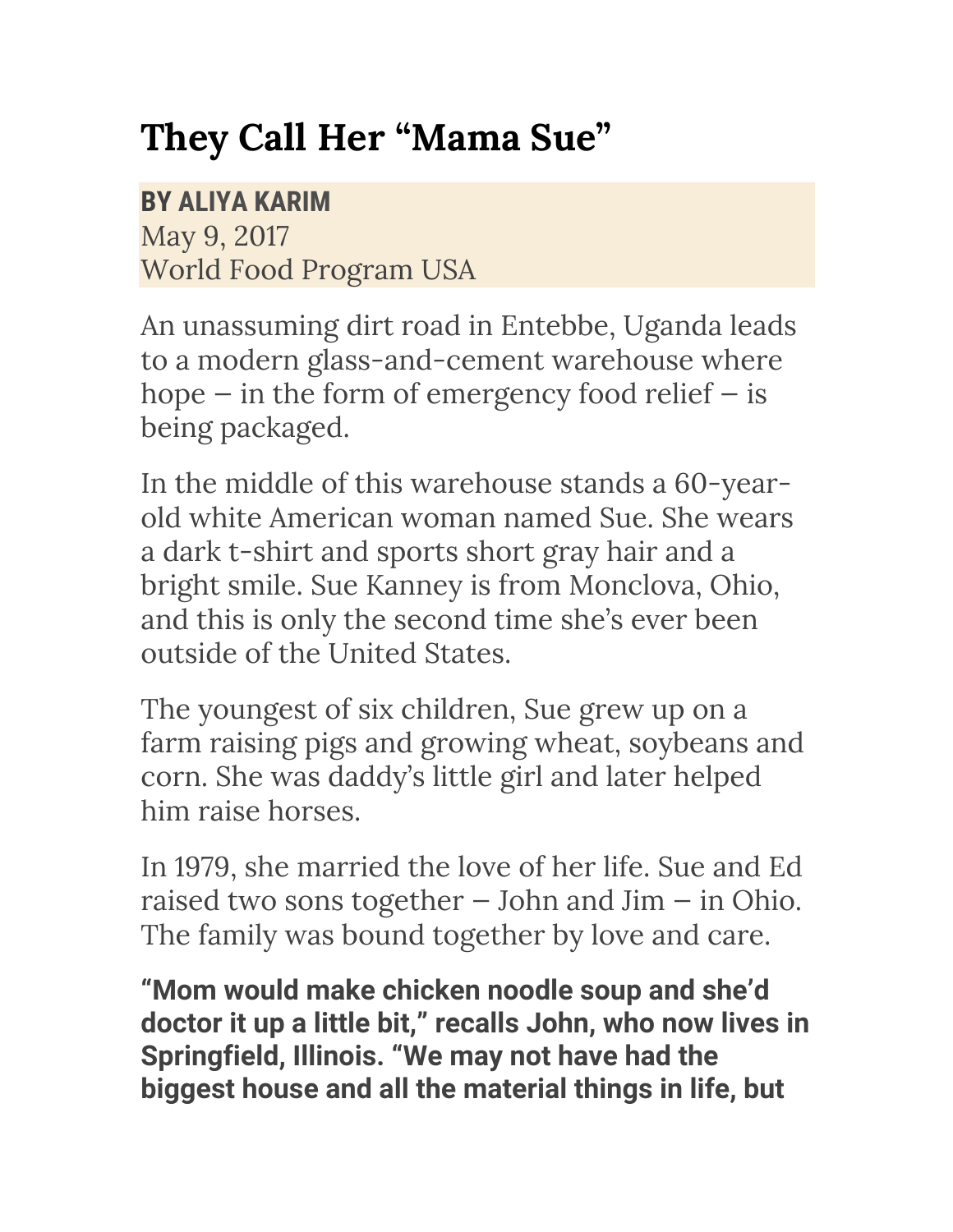## **we had the home environment and the family environment."**

In the midst of raising two children, the Kanneys also built a wedding photography business. For 28 years, that photography studio was their third child. But when Ed was diagnosed with cancer in 2012, the pair scaled back the business.

During this difficult time, Sue began working parttime for SkyLIFE, an Ohio-based company that works to improve humanitarian assistance through innovative aerial delivery techniques. When Ed passed away in April 2014, the SkyLIFE family was there for her, and eventually her relationship with the company would take her on a whole new route in life — literally.

**"What started out as a folly has become a mission for me," Sue says. "My 98-year-old mother was suffering from colon cancer… She told me, 'Sue, go and do something important.'"**

Two years ago SkyLIFE approached Sue with a lifechanging opportunity: To work on their behalf in Juba, South Sudan. At the time, South Sudan was in the middle of a civil war that continues today and has displaced millions of people.

When she brought the idea to her sons and extended family, they were taken aback, but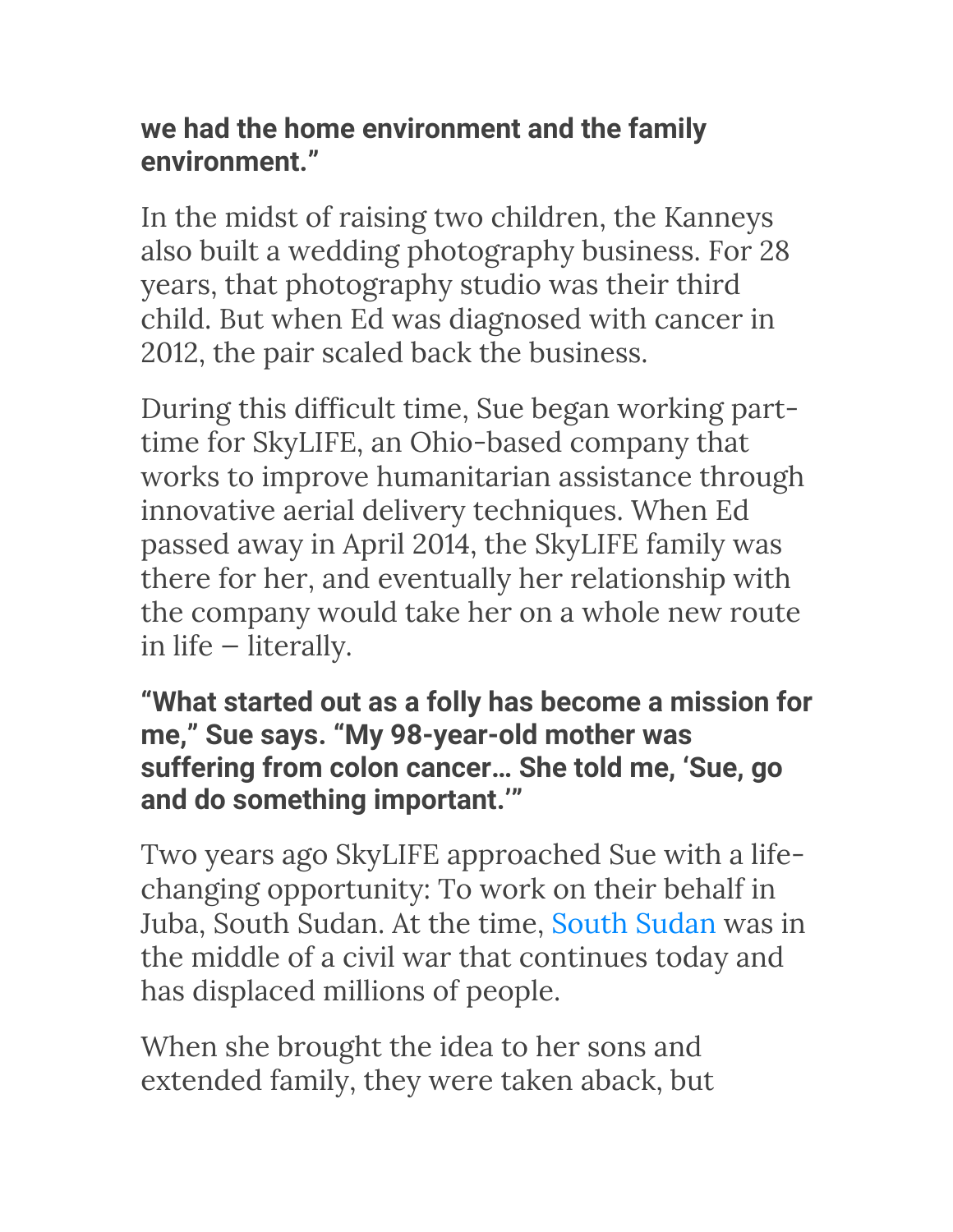encouraged her to go. They knew their mother's first-ever trip overseas would mark the beginning of the next chapter of her life.

**"They know their mother is a strong person, but since their dad died, they've been very protective of me," says Sue. "I was very proud of their reaction."**

**"God knocked, and she answered it," says John. "It was a moment where you realized that things are going to be okay. Life goes on. We lost my dad, but there's a lot of other people out there that still have things a lot worse. It was an opportunity for her to get a little something in return for giving."**

Sue traveled to Juba in April 2016, a few weeks before her older son's wedding and almost exactly two years since her husband had passed. Sue spent more than three months in South Sudan, where she helped produce SkyLIFE's innovative, lifesaving boxes. These packages, engineered with special plastic tubing and webbed material, are filled with fortified vegetable oil from the World Food Programme (WFP) before being loaded onto the back of a plane and safely airdropped to families in need in South Sudan.

After her work in South Sudan, she spent the summer of 2016 in the U.S. before traveling this time to Uganda, where she has spent the last six months.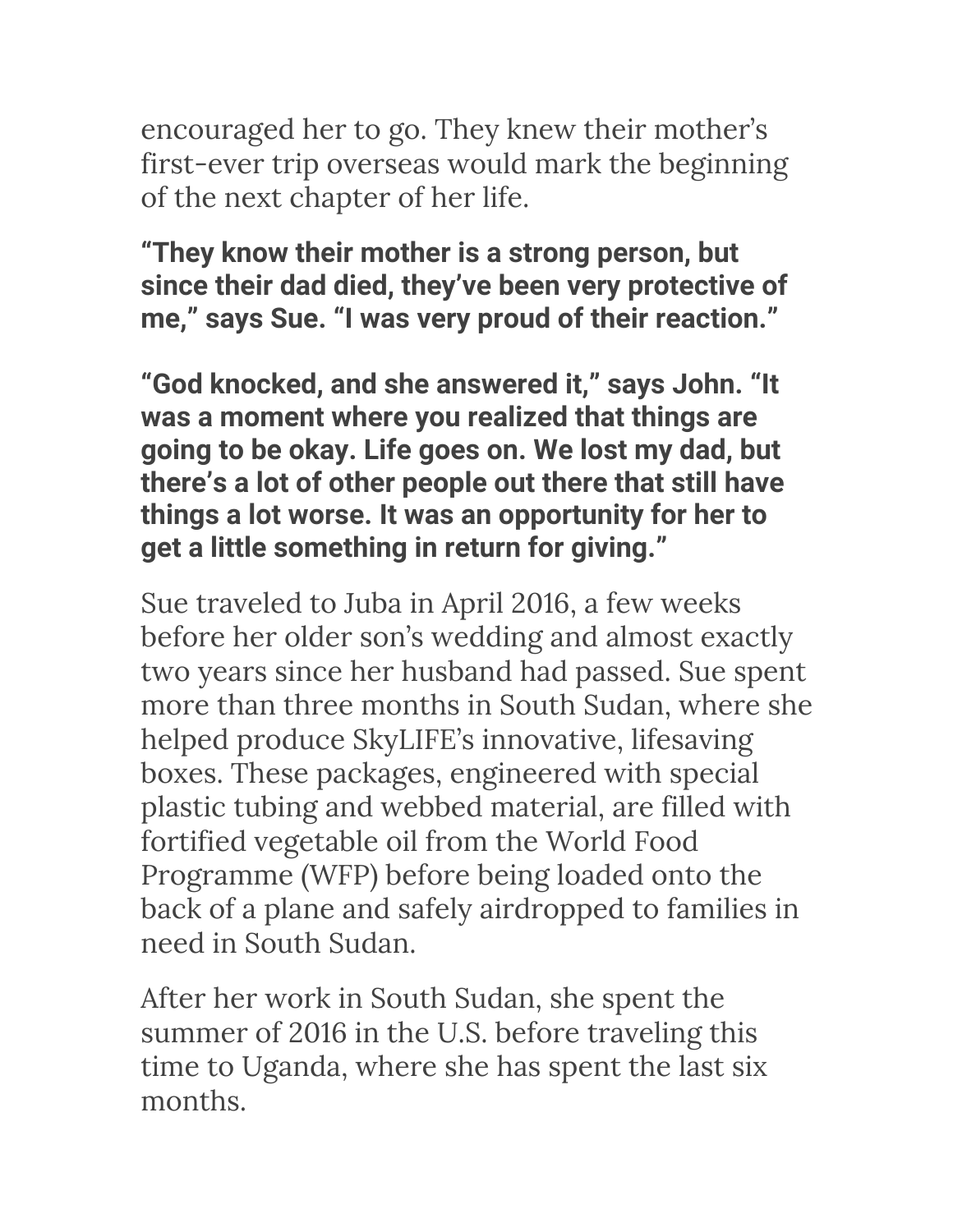For a self-described conservative woman from the Midwest, the experience has been tremendous.

Sue has formed lifelong bonds with her warehouse coworkers, from sharing handfuls of soybeans to visiting their homes and exchanging gifts. On a recent trip back to the States, John says she kept receiving text message updates from her new friends.

## **"Their nickname for her in Uganda is Mama Sue," he says with a chuckle. "They would give what little they have off their backs for her, and she's taken that and reciprocated it and would do anything for them."**

Sue attends Sunday mass every week, and she's loved being a part of the packed house at the local Catholic church in Entebbe. People of all ages attend, perform consecration and give the handshake of peace to their neighbors. On Palm Sunday, she brought her palm frond to church, but instead of simply placing it on the seat behind her, she waved it in the air with everyone while singing hymns.

**"There was a young man next to me, and I shook his hand and he said, 'Now we're supposed to exchange palms.' So you exchange palms with the person next to you!" Sue recalls. "Why aren't we doing this in the United States? That is so cool."**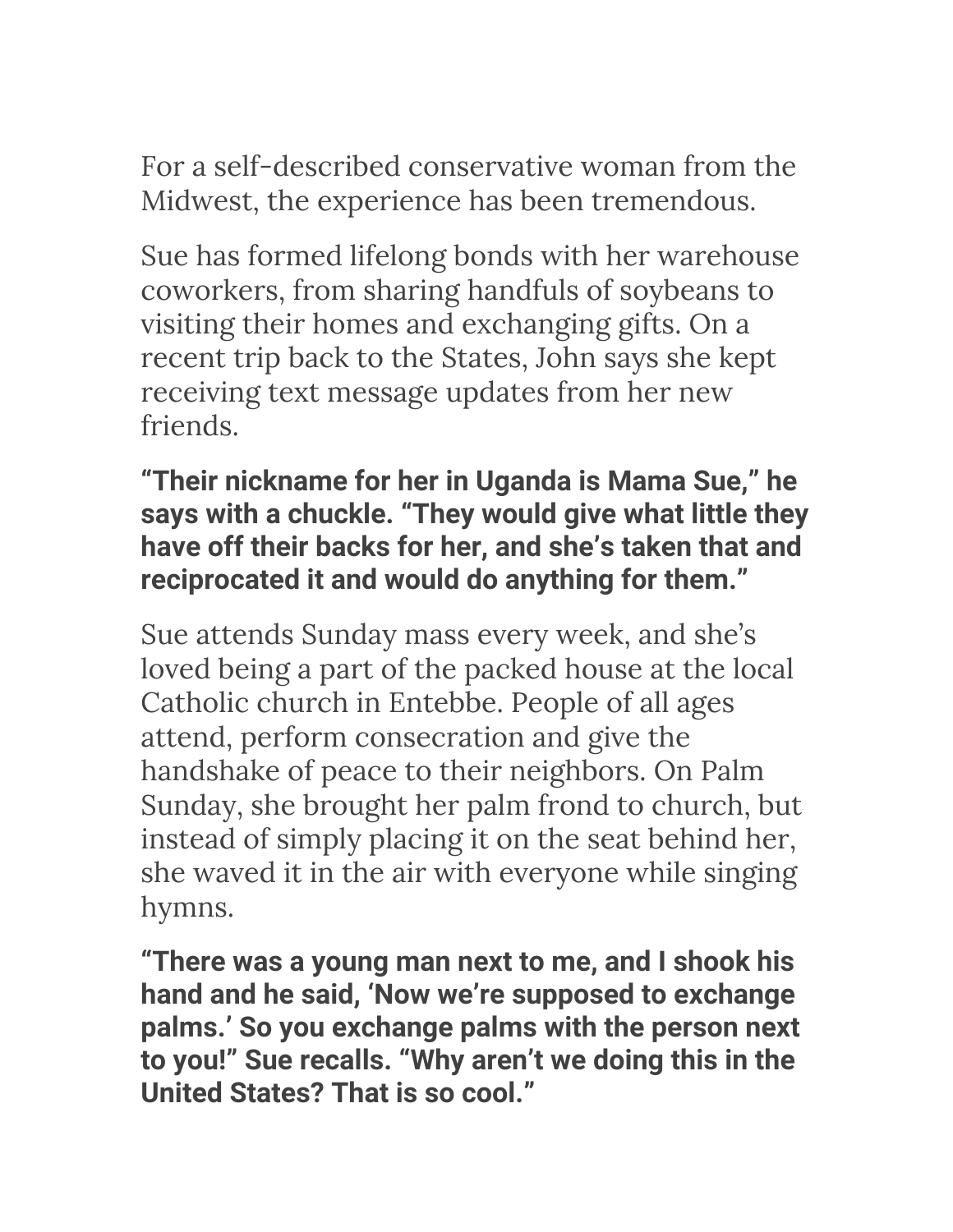**"You know how when everyone talks about their mom, 'Oh, you know, she's the nicest person in the world. She's the best person.' I say that about my mom except for it really is true," Jim chimes. "Everyone that knows her will agree. She is the kindest, nicest, most passionate, never-hurt-a-fly**  person in the world."

In today's political climate, Jim understands the significance of his mother's work in saving lives and in representing what it means to be American.

**"I almost feel like she's fighting a battle on two fronts, fighting the real enemy which is hunger and poverty, and then she's also fighting the perceptions that other countries may have of us," he says from his home in Toledo, Ohio. "If anyone is out there representing our country, I can't think of a much better person than my mom."**

As she speaks with us via WhatsApp, Sue describes the joy she's seen in the faces of those receiving assistance from WFP. Regardless of what little they may have and the violence they have faced, the sight of food — lifesaving, nourishing food — makes them radiate. It's a reminder of their shared humanity.

**"All the people over here want the same thing that we do," she reflects. "They all want to live in peace, they**